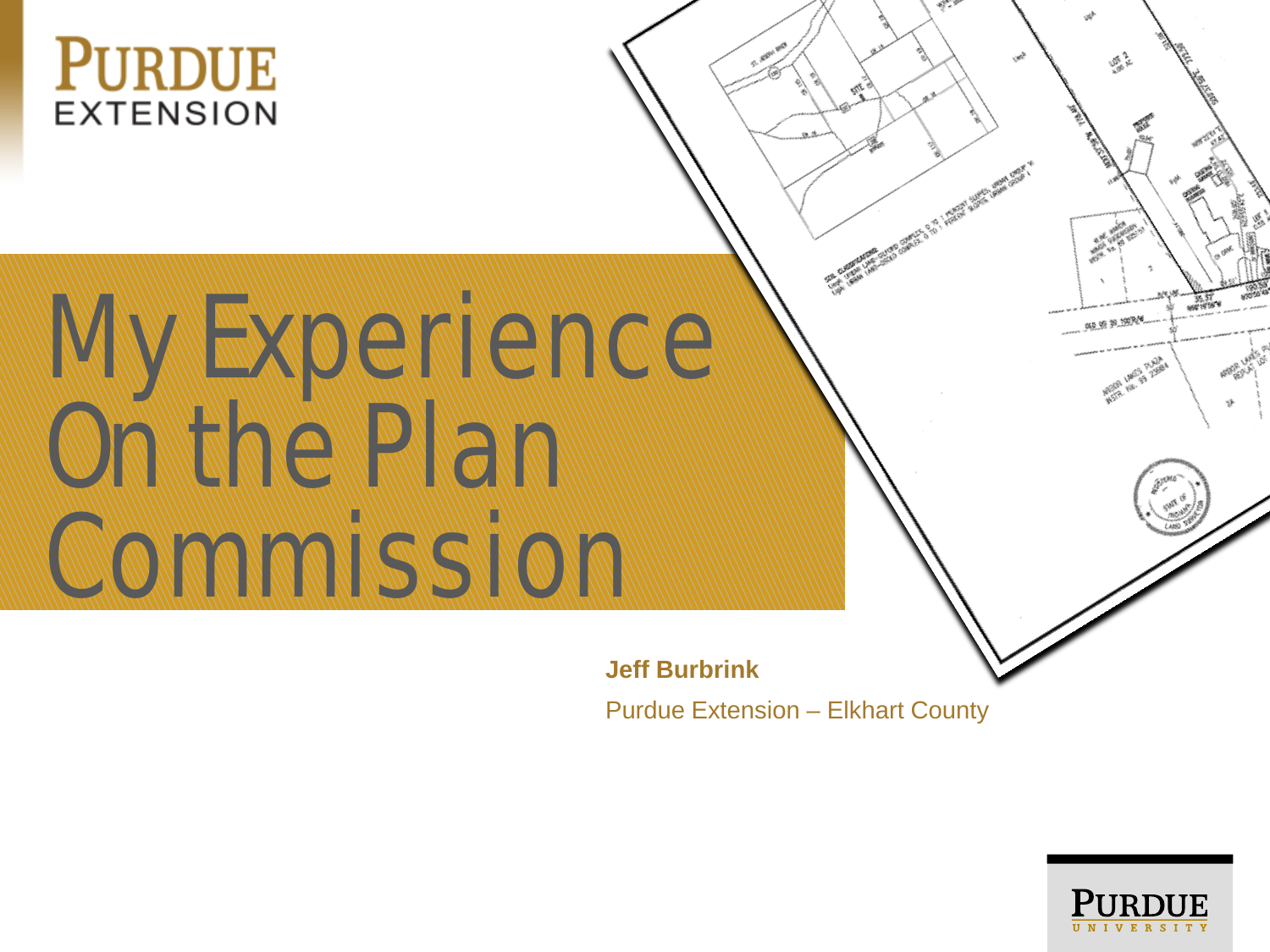#### Plan Commission Member Noble County 1990-1994 Elkhart County 2004 – present

Co- Chair of the Purdue Land Use Team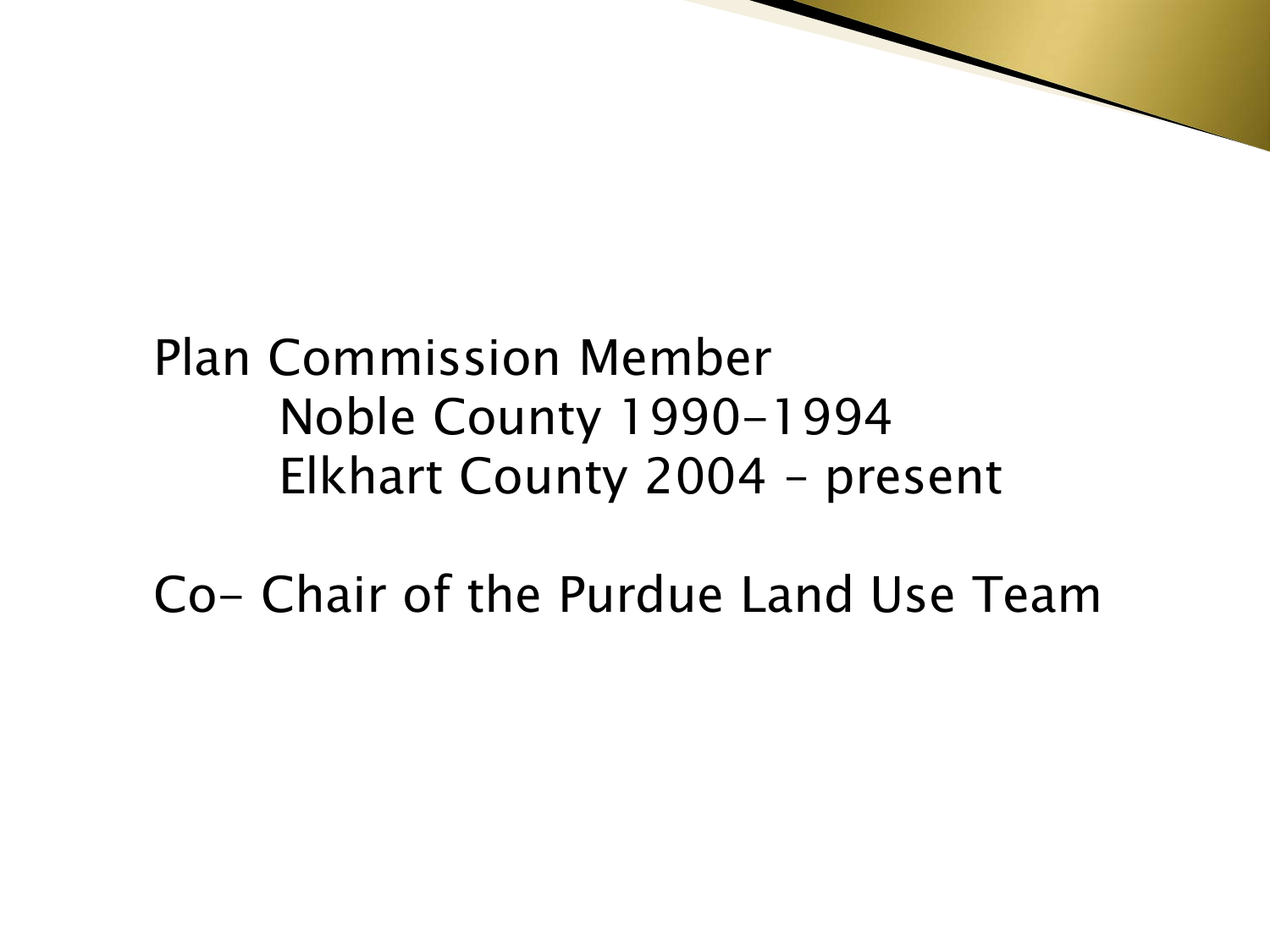## Plan Commission Types in Indiana

- Advisory Plan Commission
	- County (Elkhart)
	- City or Town
- Metropolitan
- Area Plan Commission (Grant)
	- Must include county + at least one municipality
	- Includes rural and urban representatives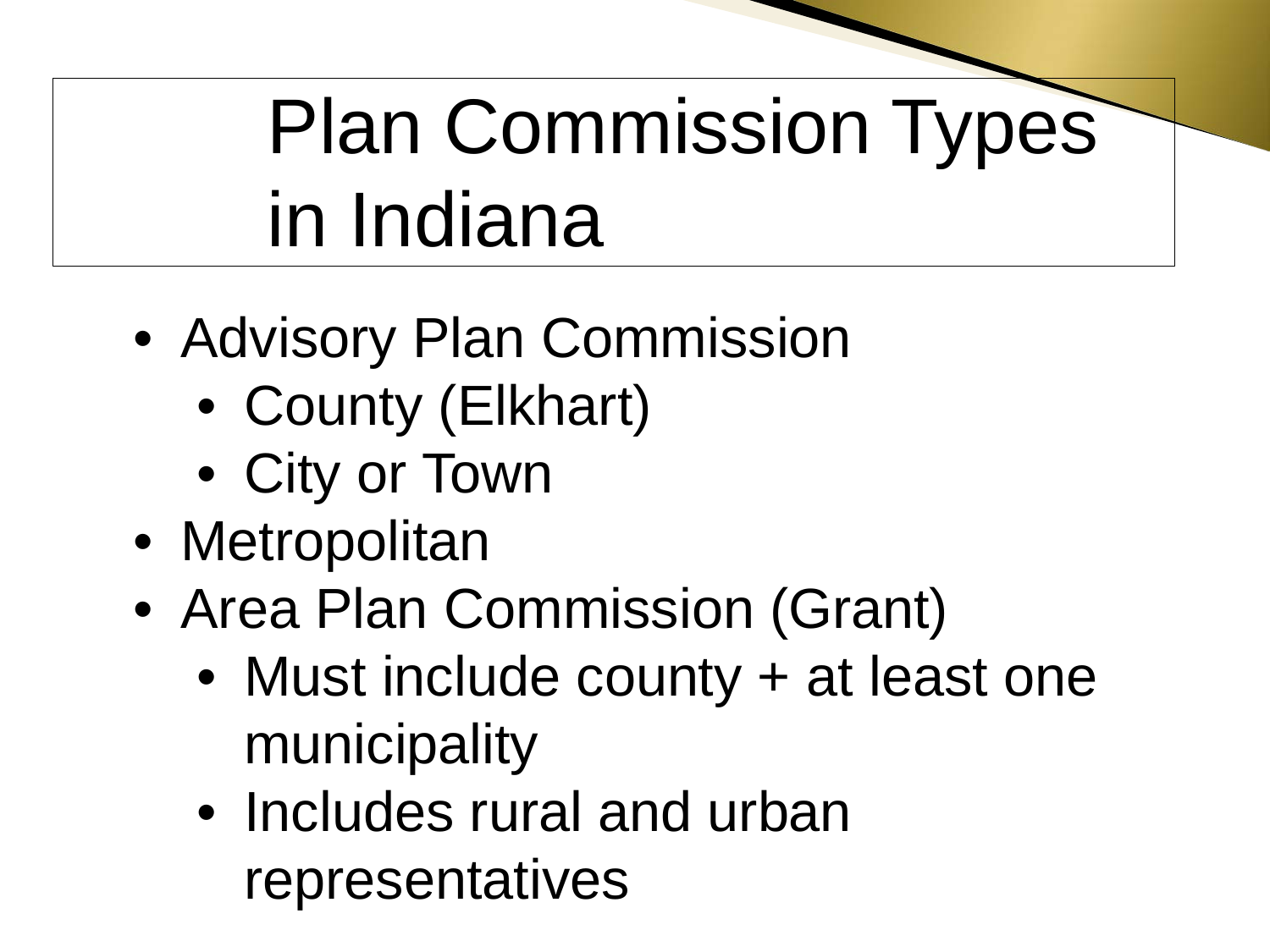- Advisory Plan Commission
	- Advises the Executive body (County Commissioners) in zoning matters
	- Is the final authority on subdivision
- Area Plan Commission
	- Is the final authority on Planning and subdivision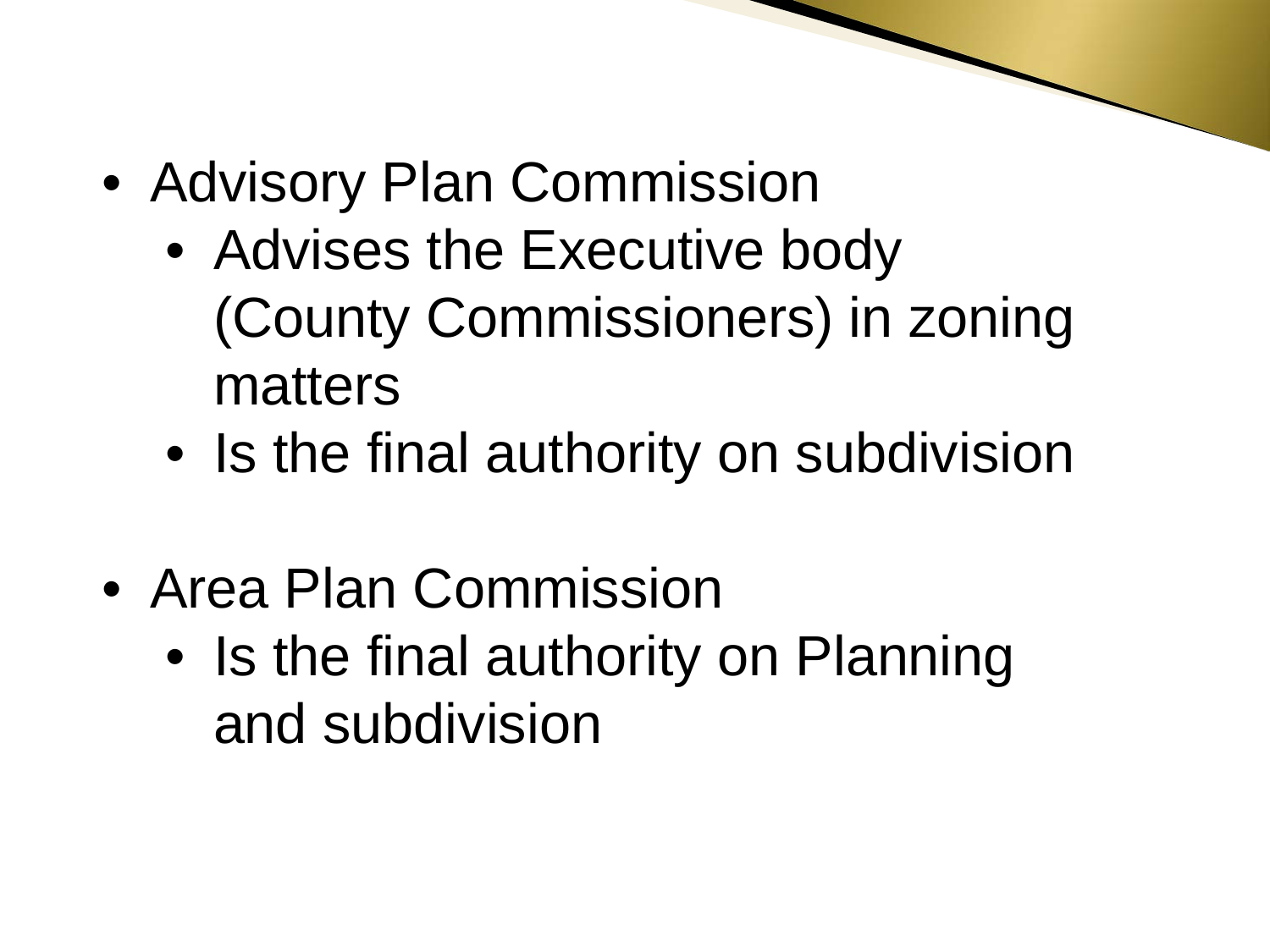### Power of Planning & Zoning

• "You can't tell me what I can and can't do with my land."

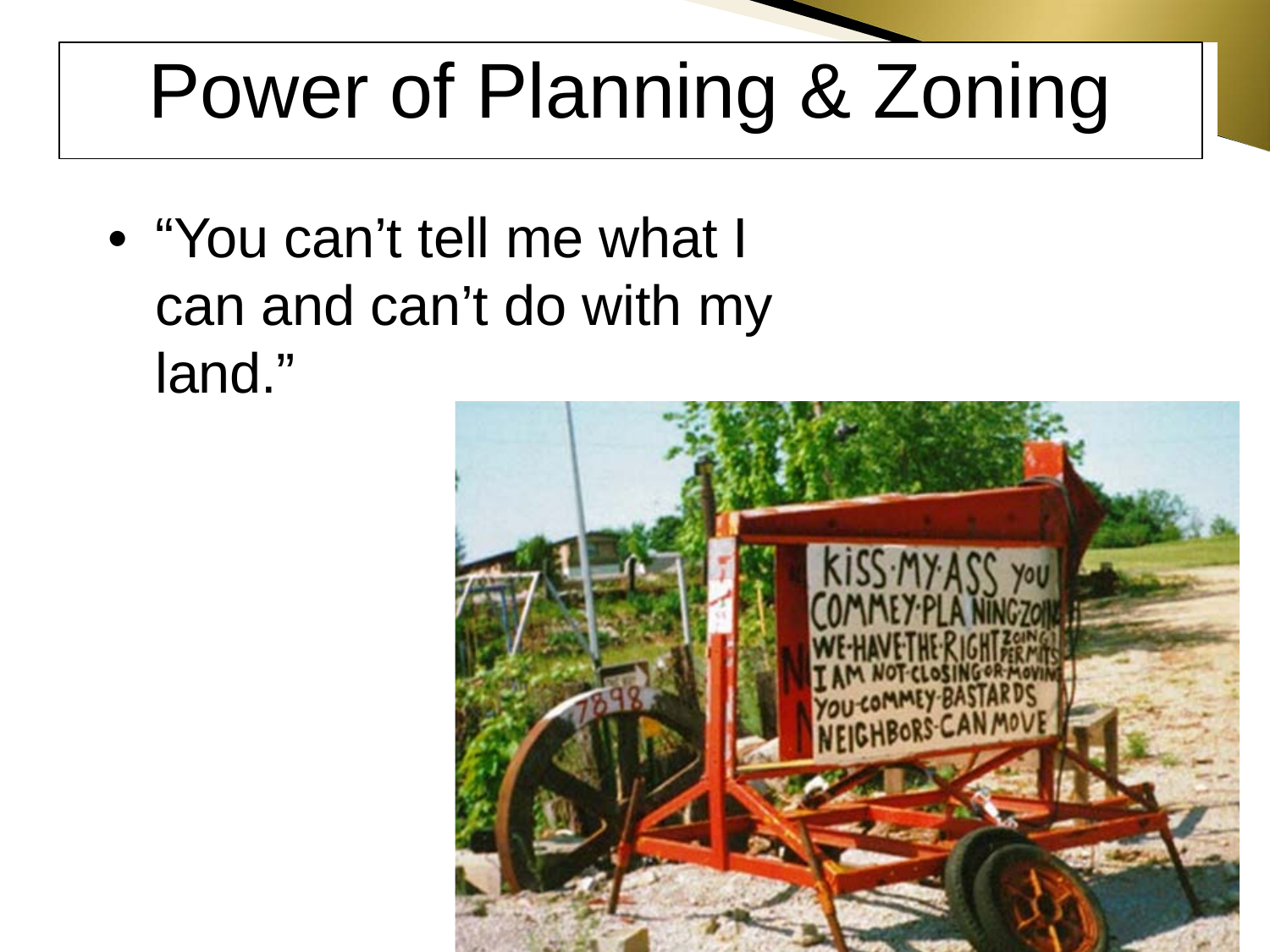## Power of Planning & Zoning

It turns out: Government can do this, but it can only be done with due process, and can only be done for public purposes

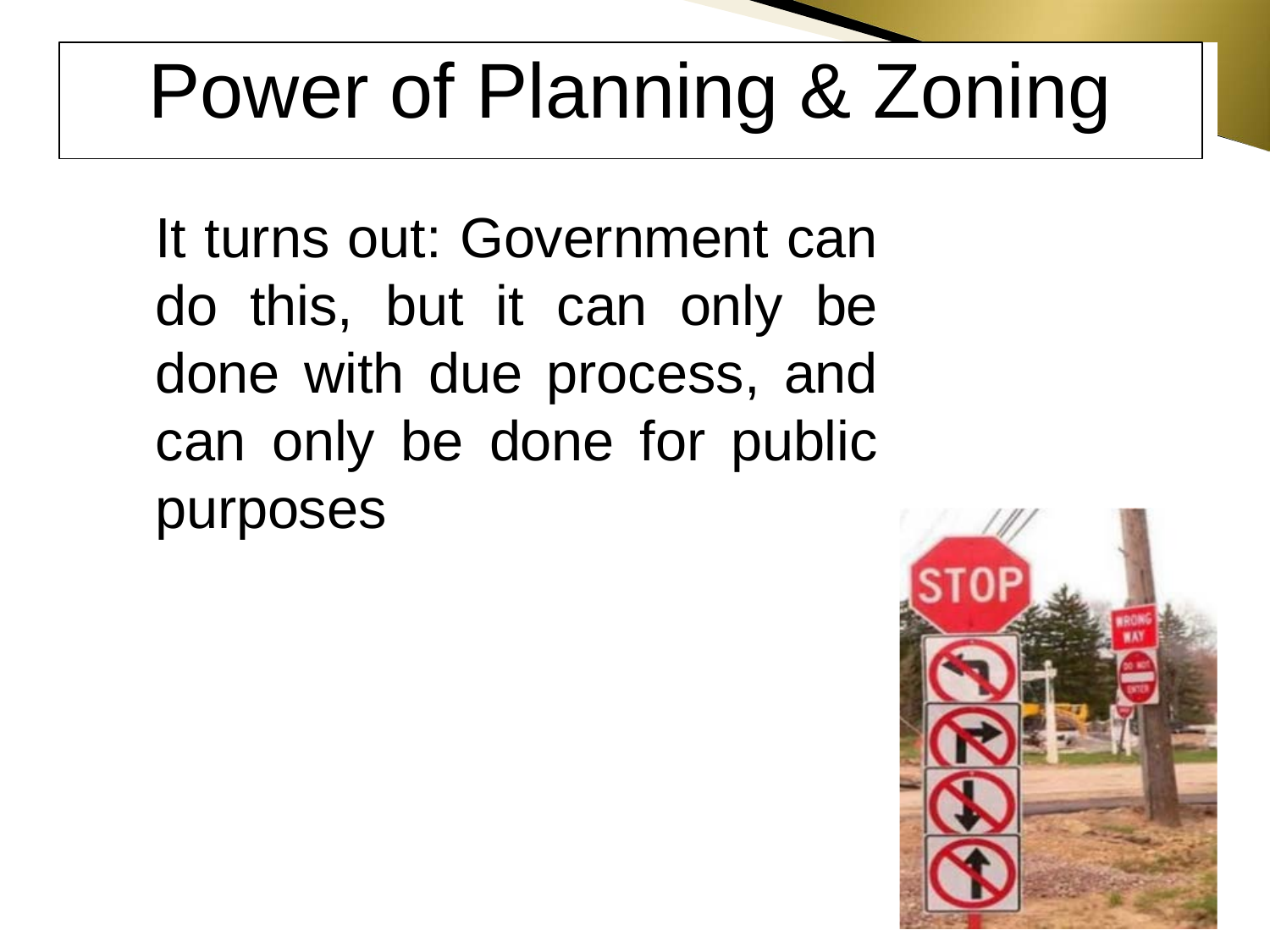#### Decision Checklist

- Notice
- Opportunity to be heard
- Full Disclosure
- Unbiased Decisions
- Timely Decisions
- Complete Records
- Clear Rules of Procedure
- Conclusions Based on Findings

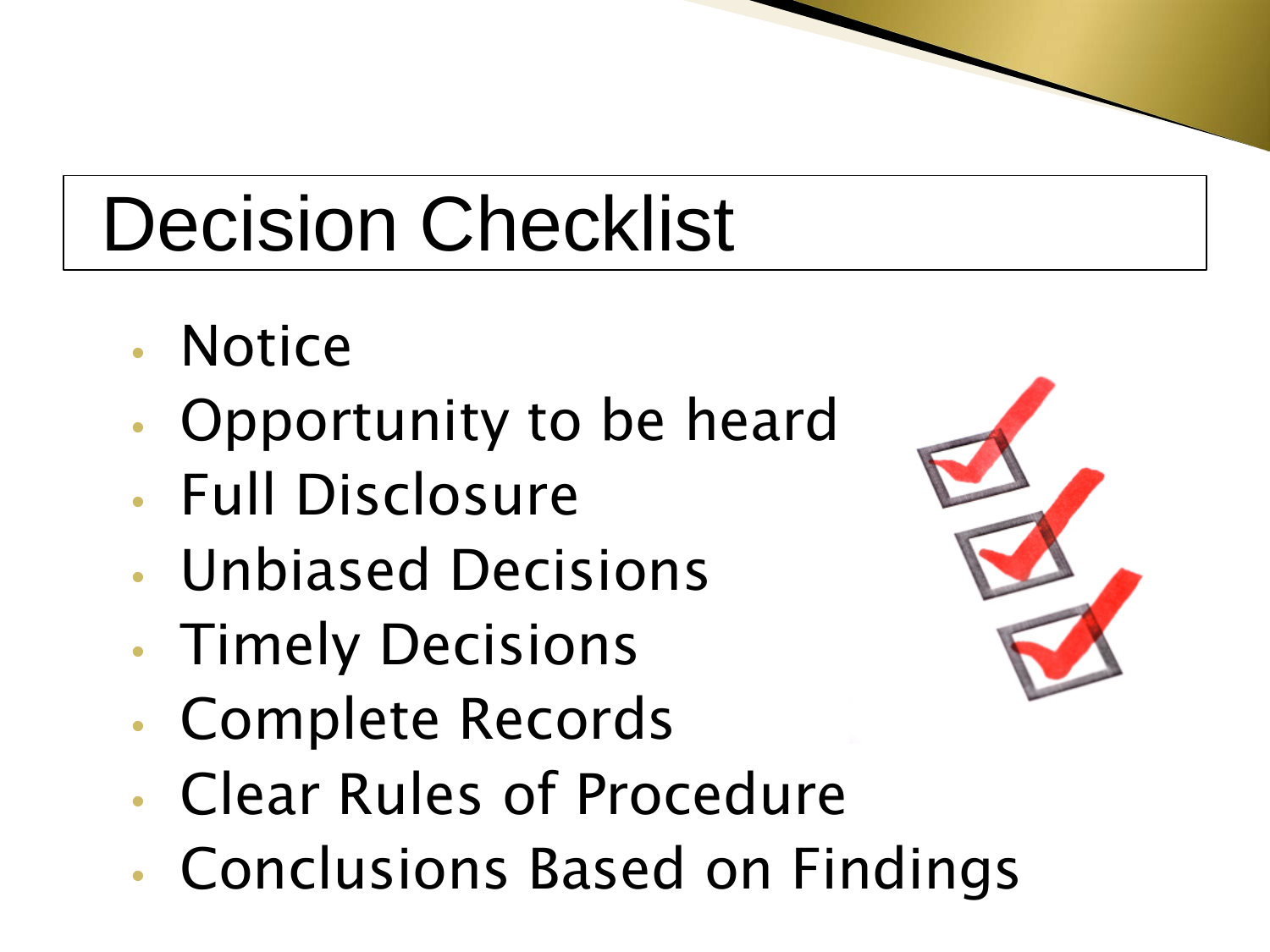### **Notice**

- 
- **Must be timely** Allows for parties to prepare
- The average person must be able to understand the notice
- $\blacktriangleright$  Short notice  $=$  suspicion

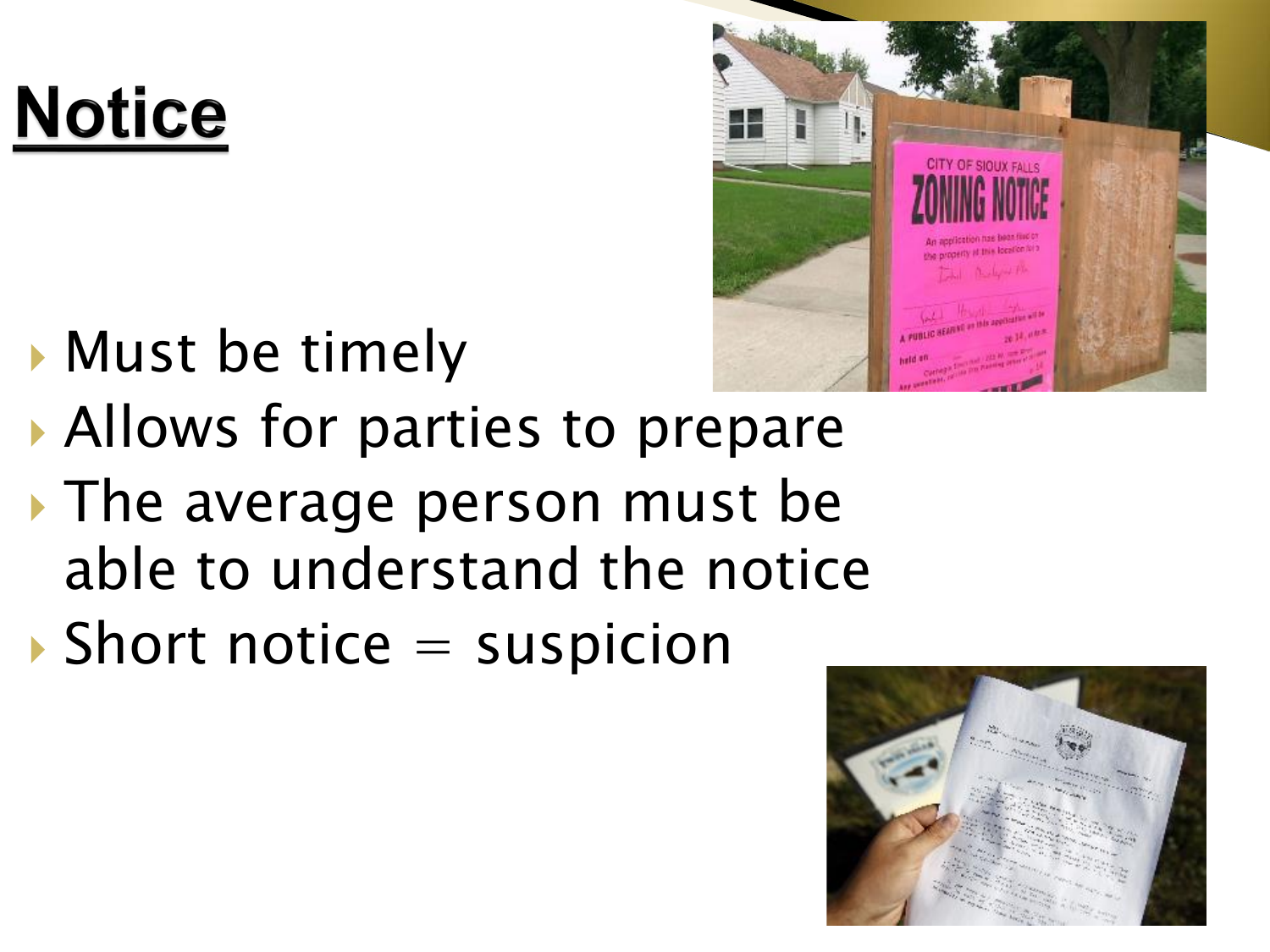#### **Opportunity to be Heard**

- All meetings/hearings should be open to the public
- The appearance of non-public decision making leads to suspicion.
- **How can you assure** this opportunity when large crowds show up?

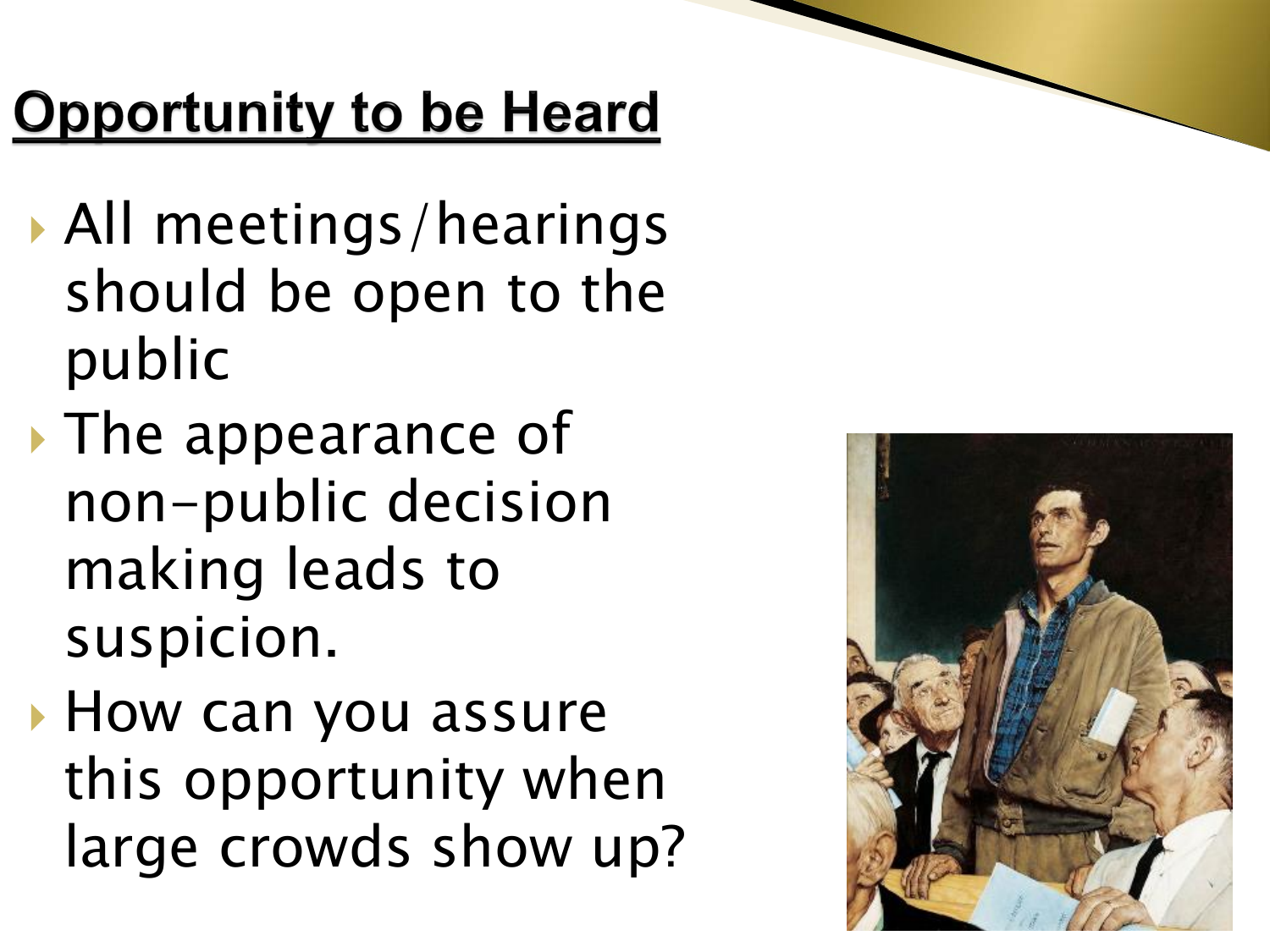#### **History since 2004**

- Updated comprehensive plan 2006
	- Must have a comp plan to have zoning
	- Had not been updated since 1960s
- ▶ Updated Subdivision Ordinance
	- 2007-08
- ▶ First attempt to update Zoning Ordinance
	- 2009 2011
	- Primarily an effort by Plan Commission, staff and a few developers
	- Hired a consultant not well received
- ▶ Second attempt to update Zoning Ordinance
	- Passed Dec. 2014
	- Done in house, with opposition at the table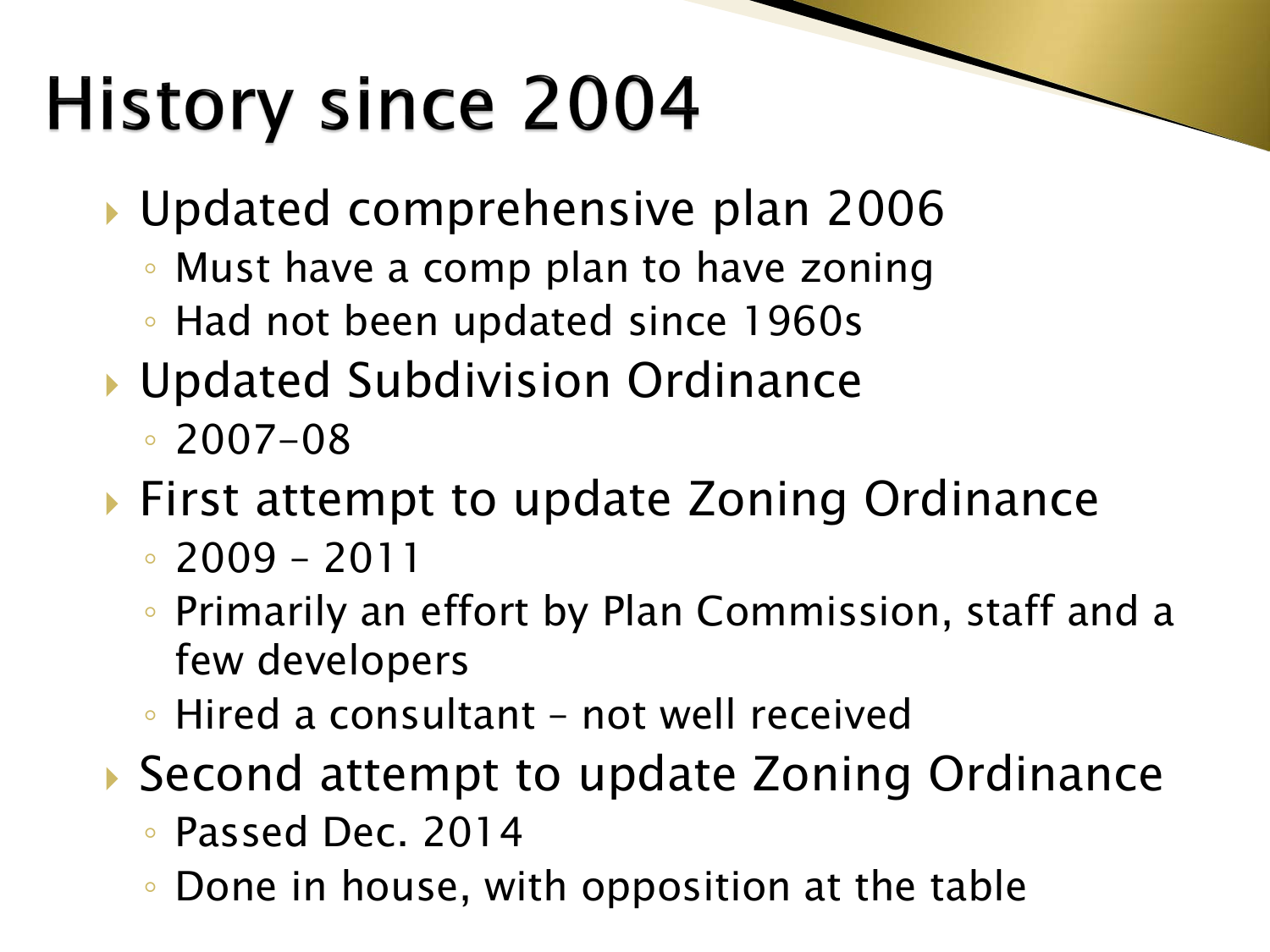#### Since Dec. 2014

- Two updates to the Zoning Ordinance ◦ Revision committee met to review these
- Reviewed and updated our rules of procedure several times
- Revised changes to the subdivision ordinance to fix issues and streamline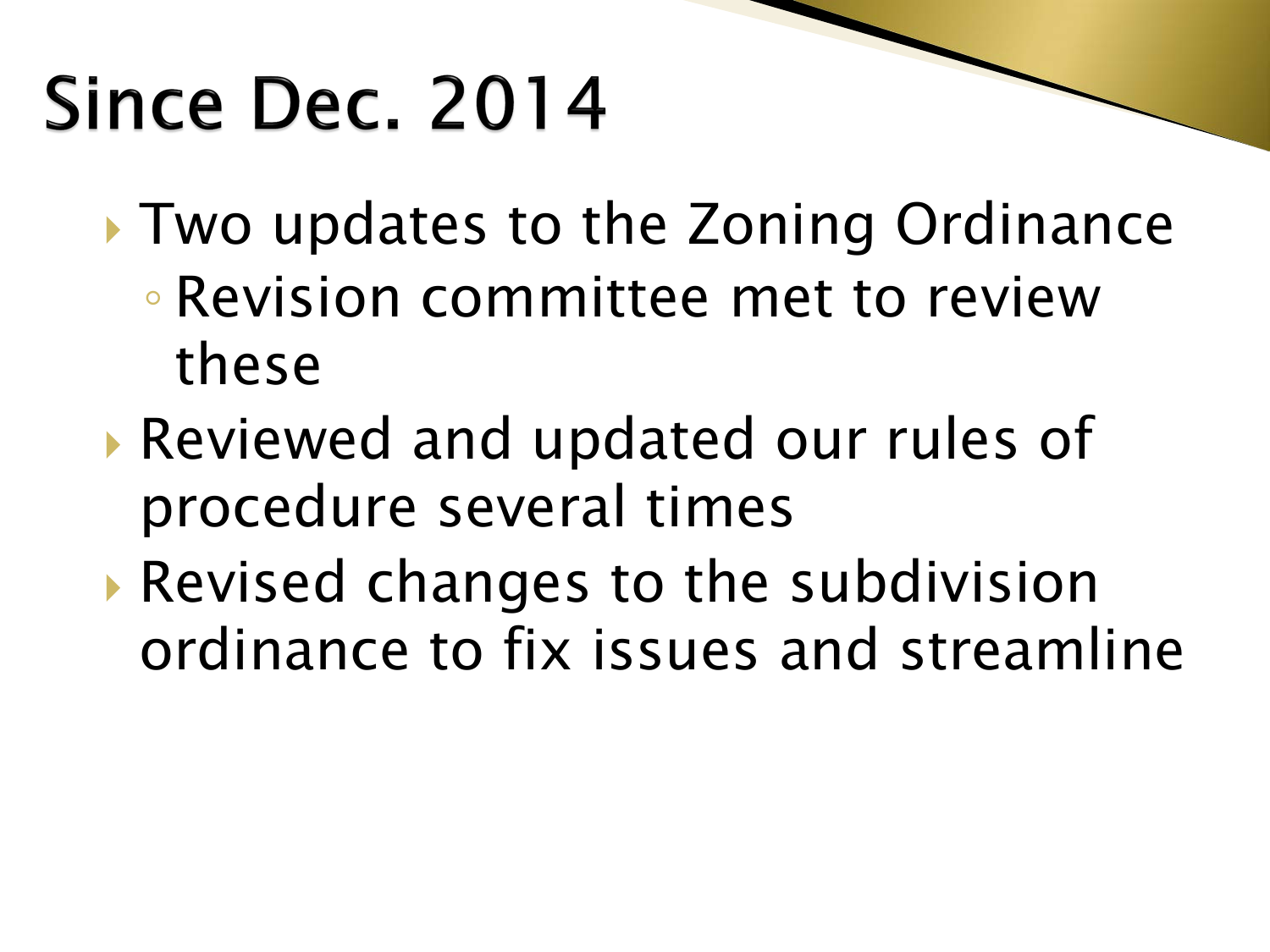#### **Additional comments**

- We've had no CAFO issues come to the plan commission in many years
- We have many CFO level farms, not regulated in our ordinance
- ▶ Housing subdivisions are allowed in Ag zones with little protection for ag or the houses
- A whole new batch of broiler and egg barns are coming in, and people are asking questions
- If This may be an opportunity, but it is happening fast, and the window will close